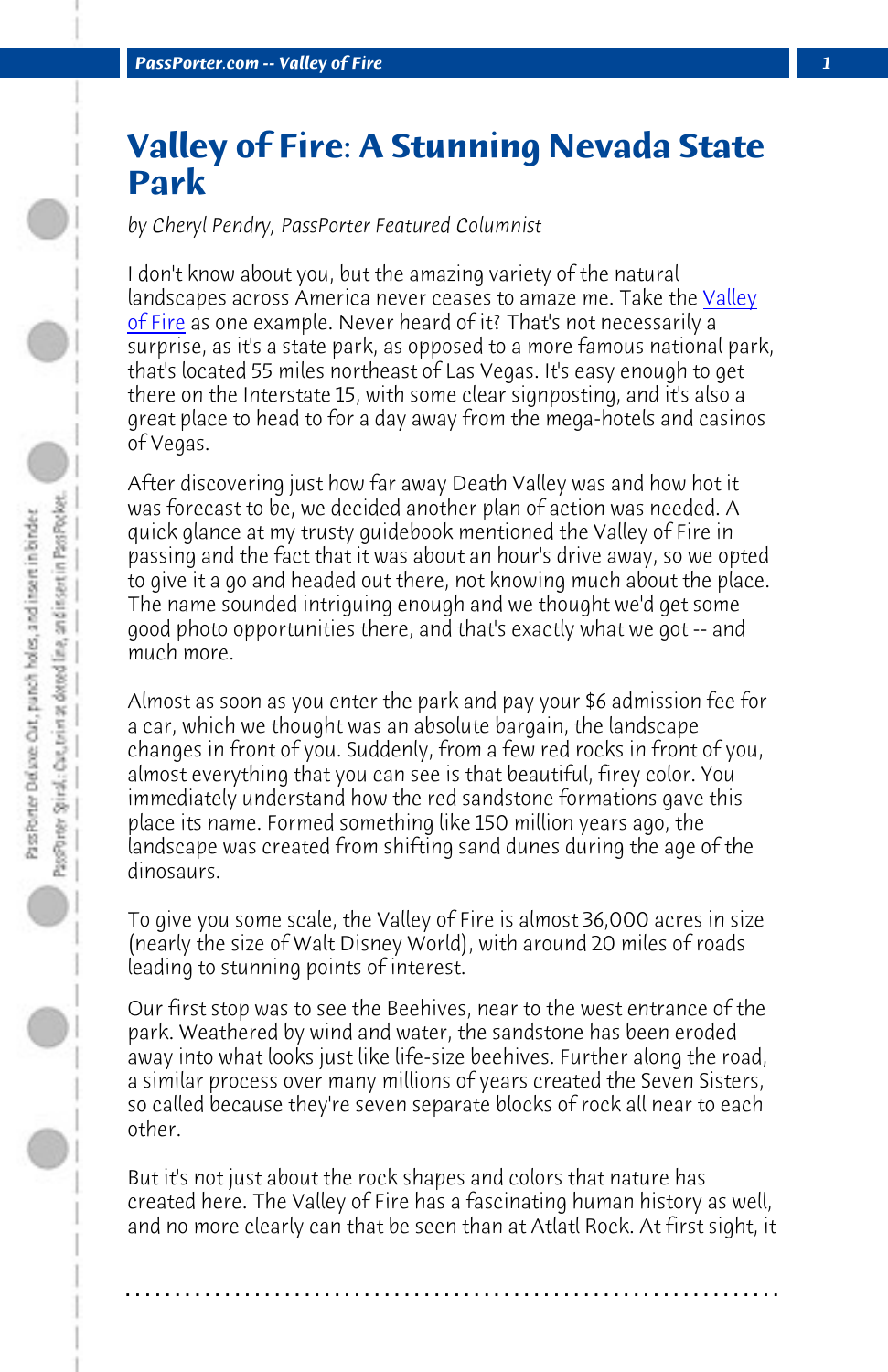just appears to be a huge rock, with a set of metal stairs leading up it, but those steps are there to take you to examples of Indian rock art, known as petroglyphs, which date back around 3,000 years. It's immediately obvious exactly what the artists were depicting, with animals, people and trees all in front of you. It's fascinating to think that art can't have changed that much in all that time, as we can still work out today what they were saying with their images.

It was sad to see that they've had to post notices everywhere around this, asking people not to damage the rock with graffiti. I can't imagine what on earth would make people think of doing this, when they have such unique history right in front of them. Hopefully the warnings will work and help to preserve this art for future generations.

In the center of the park, we came across a very well equipped visitor center with lots of interpretative displays, which help to explain the evolution of the Valley of Fire. Looking at the valley today, it was hard to imagine that, many millions of years ago, this whole area was underwater, especially as on the day we visited it was exceptionally hot outside, with the heat hitting us every time we stepped out of the air conditioning of our rental car.

The road behind the visitor center takes you up to an area called Rainbow Vista, and with good reason. The views here are a photographer's dream. I could've stayed there for hours, but I knew that if I did, then I would just take more and more photos of exactly the same area. The multi-colored sandstone in front of you just stretches for miles and miles and the silence is almost deafening. It's amazing how used we get to ambient noise, perhaps from the buzz of a busy road. Here, there's just nothing, apart from the sound of conversation from other visitors and the sound of car engines as they arrive and leave.

Exactly the same thought struck us as we made our final stop at what seemed to be the park's main icon, Elephant Rock. You won't be surprised to learn that it got its name because it does indeed look just like an elephant. I have to say that sometimes I find things like this don't live up to their name, but here it did.

Valley of Fire is open year round, with the Visitor Center open from 8:30 a.m. to 4:30 p.m. daily. If you want to visit the park, it's worth keeping in mind that winters are usually milder. We were there in October and found the heat to still be oppressive, but during the summer, temperatures usually exceed 100° and can top 120°.

*About The Author: Cheryl and husband Mark live in England and love to travel, particularly to America. They are in the process of visiting every*

**. . . . . . . . . . . . . . . . . . . . . . . . . . . . . . . . . . . . . . . . . . . . . . . . . . . . . . . . . . . . . . . . . .**